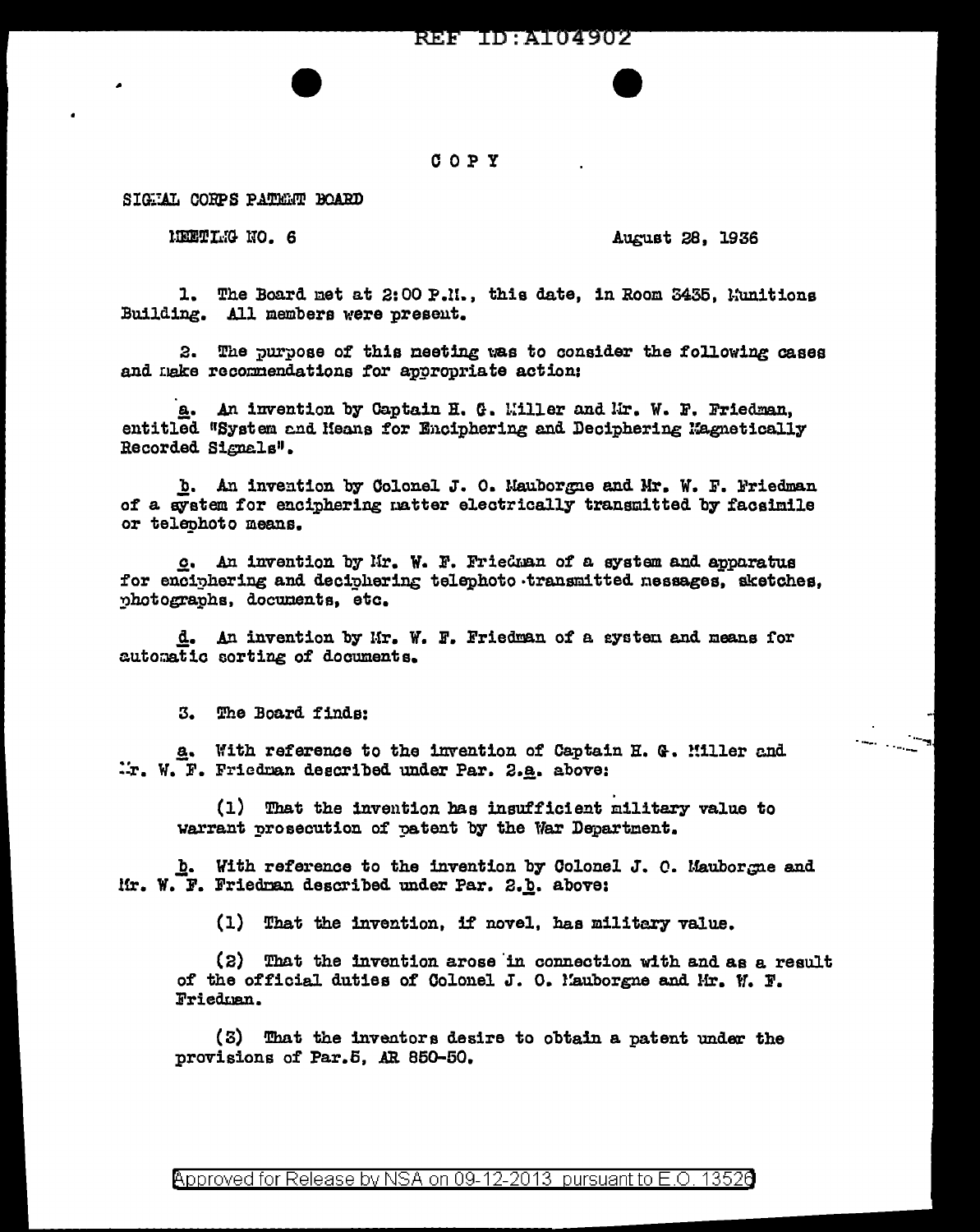## **REF ID: A104902**

#### COPY

Meeting No. 6, Sig. C. Patent Board

With reference to the invention of Mr. W. F. Friedman as  $c_{\bullet}$ described under Par. 2.c. above:

(1) That the invention, if novel, has military value.

(2) That the invention arose in connection with and as a result of the official duties of Mr. W. F. Friedman.

(3) That the inventor desires to obtain a patent under the provisions of Par. 5. AR \$50-50.

d. With reference to the invention of Hr. W. F. Friedman described under Par. 2d. above:

(1) That the invention has insufficient military value to warrant prosecution of patent by the War Department.

4. The Board recommends:

a. That Captain H. G. Willer and Mr. W. F. Friedman be informed that the invention described under 2.a. above has insufficient nilitary value to warrant prosecution of pate. t by the War Department, and that there is no objection to their applying for patent on this invention provided such application is prosecuted without expense to the War Department.

b. That final action on the invention described under Par. 2.b. above be withheld pending a search of patent records to determine the hovelty of such invention, and that Colonel J. O. Mauborgne and Mr. W. F. Friedman be so informed and requested to treat the invention as confidential until such time as this information may be ascertained.

That final action on the invention described under Par. 2.c. above be withheld pending a search of natent records to determine the novelty of such invention, and that Mr. W. F. Friedman be so informed and requested to treat the invention as confidential until such time as this information may be ascertained.

d. That Mr. W. F. Friedman be informed that the invention described under Par. 2.d. above has insufficient military value to warrant prosecution of patent by the War Department, and that there is no objection to his applying for patent on this invention provided such application is prosecuted without expense to the War Department.

 $\mathbf{2}$